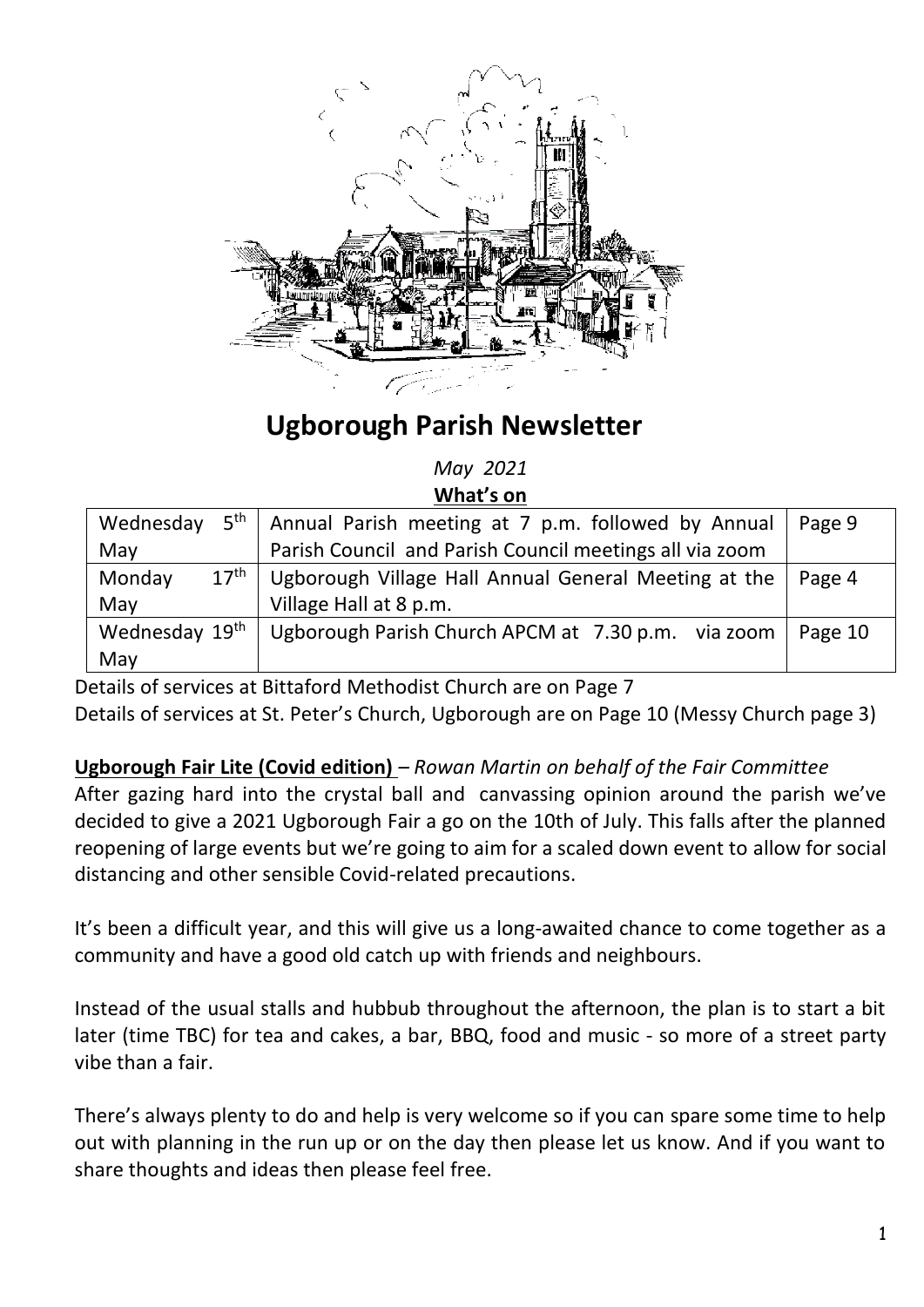**Ugborough and Bittaford Pre- School**-(incorporating breakfast club and after school club) Charity Number 1043499*- Contributor-Danielle*

Open 8 a.m.-6 p.m. Monday – Friday during term time in Ugborough Village Hall Baby and Toddler Group (drop-in) – Monday 1.30-3 p.m.

Contact 07763215455

[admin@ugboroughandbittafordpre-school.org.uk](https://d.docs.live.net/d1d00904bc4b66e8/Documents/newsletter/Ugborough%20Parish%20Newsletters%20for%202019/admin@ugboroughandbittafordpre-school.org.uk)

We trust that you have all enjoyed the Easter break and managed to get out and enjoy the sunshine.

With spring in full swing, the children have loved watching the buds open, developing an understanding of growth, decay and changes following different seasons. The children also made bird feeders and have enjoyed watching different types of birds visiting at the village hall.

The children had their first session back at forest school this month and look forward to their weekly sessions exploring the great outdoors.

The Preschool are still open to new faces, so if your child likes a diverse range of playing inside and exploring the great outdoors then come and see us at Ugborough and Bittaford pre-school. You can contact Tania for further information. The children have welcomed a few new faces to the pre-school and have enjoyed showing them around, but there is space for more.

# **The Beacon Federation -** *Executive Headteacher - Mrs. Karen Dixon*

Ugborough Primary School.

Welcome back for the Summer Term!

We hope you all had a lovely Easter. It's been great to start off the new term with such beautiful weather and the children outside, running around and enjoying themselves in the fresh air.

For your diaries- Half term is the week beginning Monday  $31<sup>st</sup>$  May.

# **Commemorative Bench for Trish White** *– Julie Briant*

Well it was well over a year ago that we began the collection towards a commemorative bench for Trish White, who was well known to many of you in the village but, as we are all well aware, circumstances meant plans for the bench were put on hold.

However, one was eventually purchased last November and now, following Lockdown number 3, we have been able to place the bench in situ securely on the school playing field, overlooking Ugborough village.

I would like to send my thanks to everyone who contributed towards the collection, including, ex colleagues, ex pupils and their parents, friends, family and Ivybridge Junior Netball Club, with whom Trish was so involved. My thanks also go to Aimee and Gary Godfrey and Clifford Johns for helping to place it in position on the school field.

I hope many of you will have the opportunity to sit on the bench, enjoy the views and recall fond memories of a wonderful woman. *(Photo of the bench is on page 12)*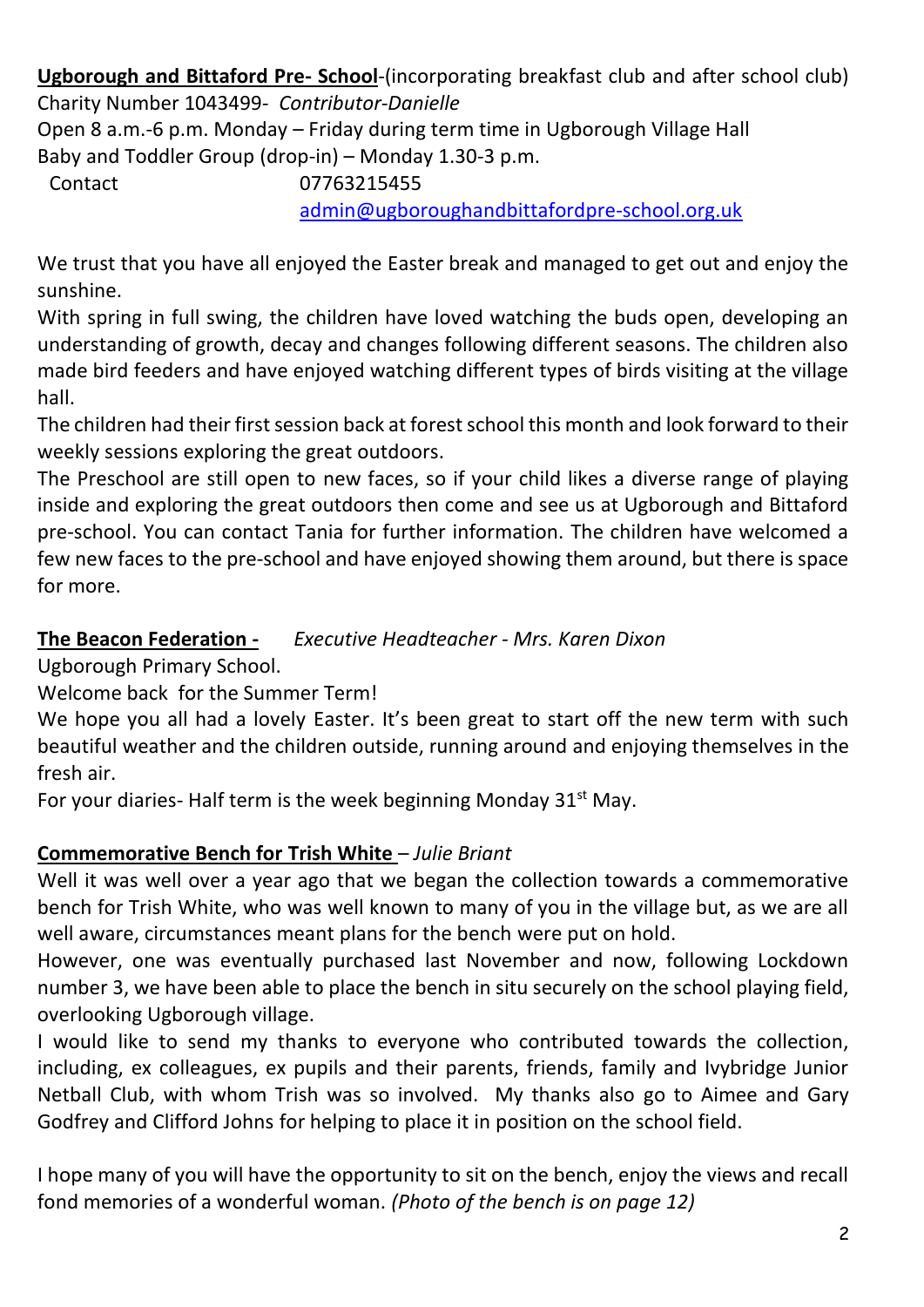

We look forward to welcoming you to the online service on Sunday 2<sup>nd</sup> May at 4.30 p.m.

Please contact the Rector, Rev'd David Sayle on 01548 821199 or at parish sayle@me.com for log in details.

*G-UP Creating a community where it's easy to live* 

#### *sustainably.*

### **Wildlife and Biodiversity Working Group** -*Susan Williams*

#### **Ugborough Wildlife WhatsApp Group**

Our new Wildlife Identification WhatsApp group Chat has taken off with lots of interesting sightings in the parish.

This month sightings include: Otters, Roe Deer, Dipper, Hare, Violets, Comma Butterfly, Holly Blue Butterfly, Slow Worms, Swallows, Hedgehog and Marsh Marigolds.

Want to join the fun? Post your sightings and get help from local experts with identification. Click on the link <https://chat.whatsapp.com/FPeSpQvDJpcLfsWCWXJcE3> or email your smartphone number to greenerugp@gmail.com

**Identification tip**: There are four violets to look out for in spring, the Early dog violet, common dog violet, sweet violet and marsh violet. See this blog from Jackie to tell the difference [https://devonhedgerow.wordpress.com/2021/03/28/a-short-post-about](https://devonhedgerow.wordpress.com/2021/03/28/a-short-post-about-violets/)[violets/](https://devonhedgerow.wordpress.com/2021/03/28/a-short-post-about-violets/)

**Wildlife Sightings Notice Board ~** Keep an eye out in the Ugborough Bus Shelter for parish wildlife news. Feel free to add your own sightings or things of interest here too.

#### **Get Involved with National Surveys**

National surveys are a great way to get involved and learn new skill in wildlife identification. Here are three that we recommend to get you started.

- The Great British Wildflower hunt <https://www.plantlife.org.uk/wildflowerhunt/> is run by Plant life and is suitable for all ages. There is an App and identification sheets.
- Garden Butterfly Survey <https://www.gardenbutterflysurvey.org/> helps Butterfly Conservation understand how butterflies are faring in the UK's gardens.
- The Big Hedgehog Map <https://bighedgehogmap.org/> If you've seen a hedgehog add it to this national map. Or put in your postcode and see local sightings.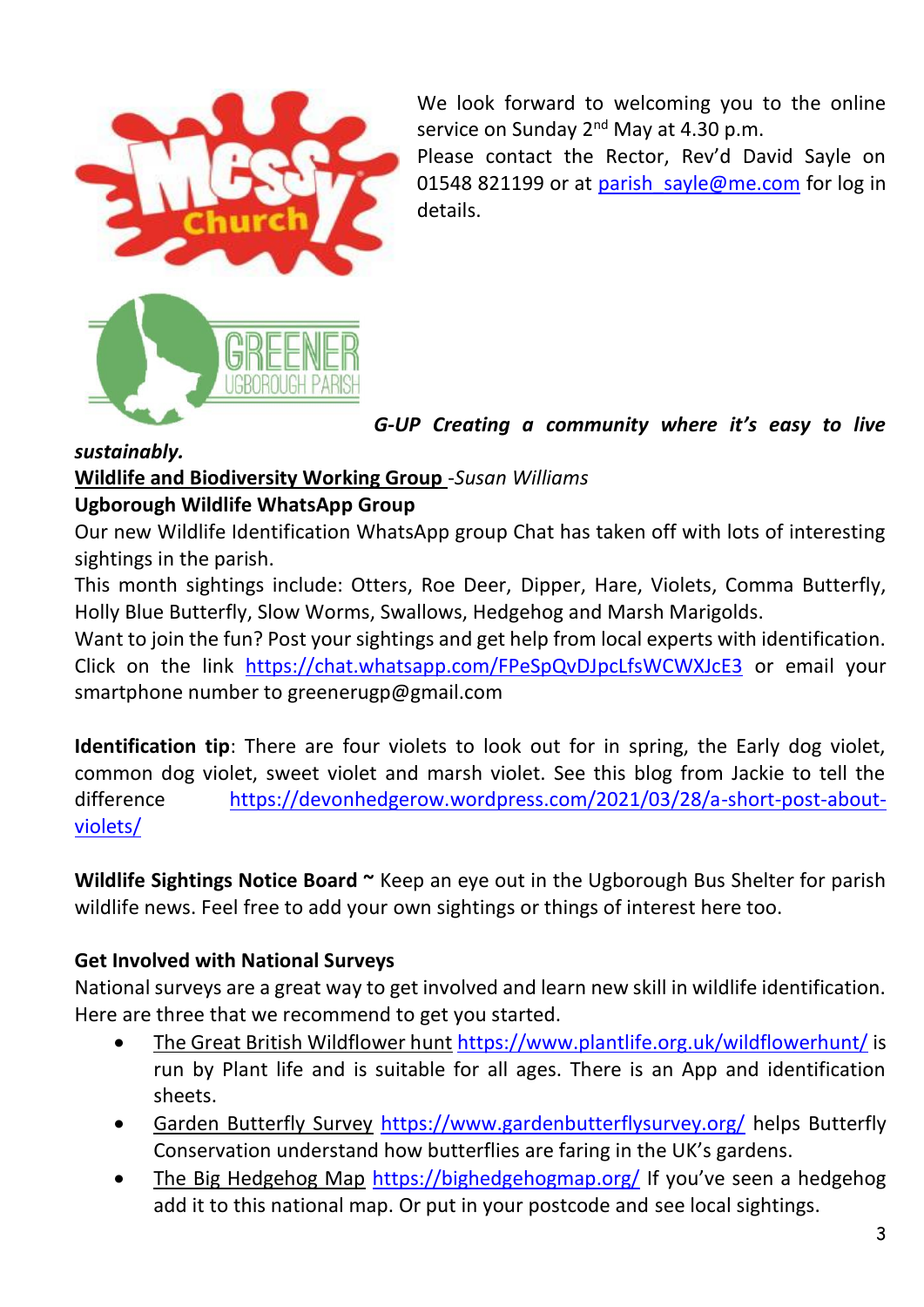#### **New Hedge Laying Group -***Graham Gilbert* **Do You want to join?**

A few years ago I belonged to South Brent Steepers, the hedge laying group based in South Brent, where I learnt the art of hedge laying. It ticked all the boxes: benefiting the environment and wildlife, meeting people and being sociable, good exercise and being outdoors. So it occurred to me that we could do with a similar group here in Ugborough parish as, looking at our hedgebanks, there's a lot of hedges that would benefit from being laid in the traditional way.

The aims of the group (working name of Ugborough Steepers, "US" for short) would include the following: To teach/learn the skills required for hedge laying, to offer a service to anyone who would like a hedge laid (the "fee" being the cut material), to turn the cut material into sustainable products (such as faggots and wood for fires, bean poles, mulch, etc) which could be sold in order to raise funds for the group.

So if you would like to try your hand at steeping please get in touch. Bear in mind that hedge laying takes place from late Autumn through to the end of February, so you need to be fit and healthy. Hedge laying would probably take place twice a month on either a Saturday or Sunday. Children would be welcome but only with a responsible adult. A typical day would commence at 10 a.m. and finish at around 3 p.m. If you're interested, then please get in touch either through G-UP (Greener Ugborough Parish) or email me at [graham@artgilbert.co.uk.](mailto:graham@artgilbert.co.uk)

#### **Moorhaven Meadows News –** *Jackie Andrade*

A new Moorhaven Meadows group has begun creating a wildflower meadow in the old cemetery, raking the grass and planting a range of flowers from primroses and snowdrops to ox-eye daisies and Self Heal.

If you are interested in joining G-UP and receiving our full newsletter you can sign up here: https://www.ugborough.com/g-up Or email us at: greenerugp@gmail.com

#### **Ugborough Village Hall**- *Stafford Williams (Secretary)*

The Village Hall Annual General Meeting will be held in the Hall on Monday 17<sup>th</sup> May at 8 p.m.

It will be held within COVID guidelines at that time and the Hall will be prepared as a safe environment for those attending. The agenda covers reports on the year's activities and reviews future policies and hire rates. This is also the time for the Officers and Trustees on the committee to be elected and at this time we are in need of a bookings secretary. We would also welcome new members who wish to support the community by serving on the committee. The event is open to the whole community and is your opportunity to have a say in how the Hall is operated. Any queries or agenda items can be forwarded to the Secretary on 07941 588581.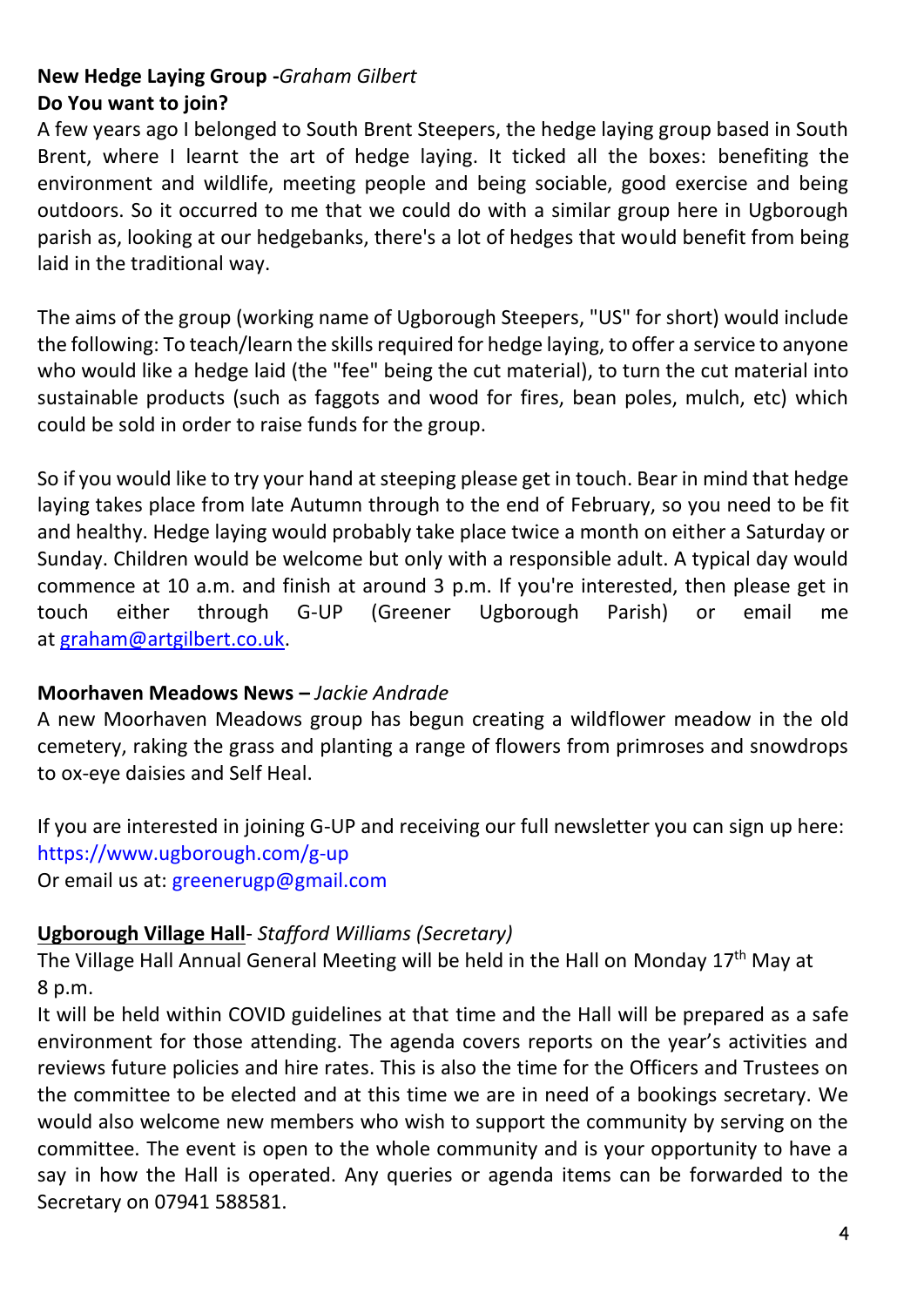# **Rainfall at Shellwood Hill** *George Arnison*

After a very wet preceding five months, March brought some welcome drier weather. At Shellwood Hill I recorded 58.5mm (a little over 2") of rain which was almost half the monthly average of 110mm and it one of the driest Marches in recent years.



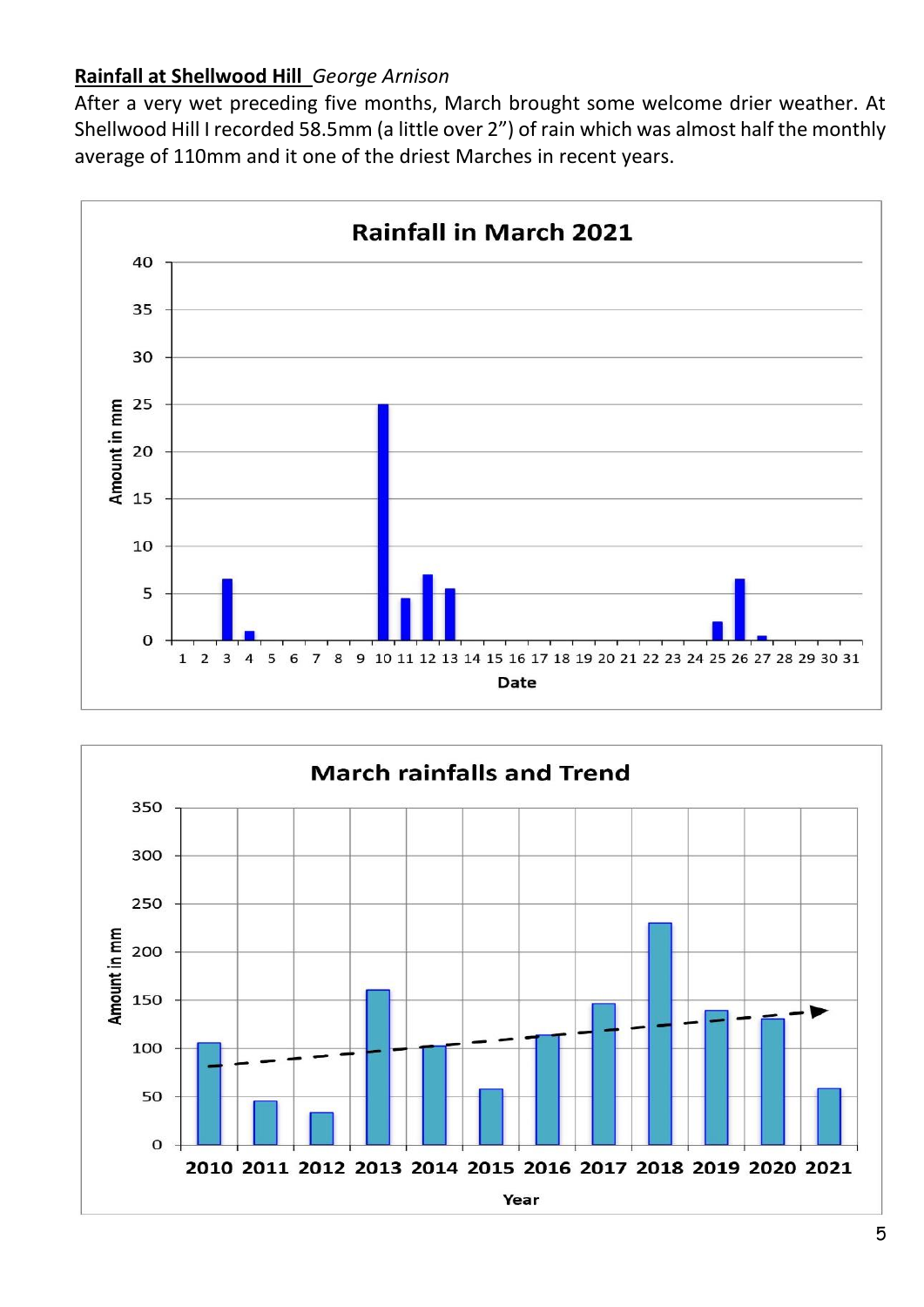

**Your Stars Tonight**. Like many of us I have spent some of the Lockdown months sorting through old family mementoes, and in one box I discovered my father's wartime souvenirs – his dog tag, RAF brass buttons, the model of a Wellington Bomber (no doubt carved on a cold dark night in a Lincolnshire Nissan Hut) and his meteorological gadgets. I had already learnt that he had taught in London's East Ham (and the photographs of the

schoolboys doing keep fit reminded one how ill-nourished most of the East Ham kids were in the hungry 30's). What was totally unexpected was that in the summer of 1938 he had abandoned a "safe" career in teaching to take up a job with the Air Ministry as a meteorologist. I can find no evidence as to what motivated him, except perhaps a collection of newspaper cuttings on the rise of the Nazis in Germany and, maybe, the coincidence that he travelled through Germany on his way to a climbing expedition in the Swiss Alps earlier in the same year, which may have brought him into contact with the reality of what was happening in Europe.

I realised when looking at his meteorological equipment what a distant world the 1940's is to us now. Predicting the weather for the next 24 hours involved an hourly excursion to the four corners of the airfield to manually measure the wind direction, wind speed and barometric pressure. Then using a little Perspex sheet engraved with an embossed graph (grandly labelled a Geobaromatic Calculator) he had to make a weather forecast that would determine the fate of the Bombers taking off that night.

I was a typical know all and self-centred teenager so I certainly never asked him about his wartime experiences but can now guess the burden of responsibility he must have felt. Was it going to be clear - and lethal - over Germany for the RAF? Would the wind speed assist or fatally delay their homeward flight ? He would often stand with others, with heart in mouth, as they straggled home at dawn – and he no doubt shouldered the blame if his predictions were wrong – a feeling many in the medical field must have felt in the last 12 months.

He died before I was old enough to understand what his experiences meant – was it Mark Twain who said, "When I was 18, I thought my father was very ignorant of the world, but when I was 21, I realised he was a very quick learner"? But he left me with a smattering of knowledge on meteorology, so I have been slightly bemused by the daily weather maps over the last 6 weeks. Where are those warm and cold fronts sweeping from the west across the Atlantic bringing us a diet of grey days of rain followed by the band of blue sky appearing in the west as the front passes over? But at least this seemingly unending run of clear nights has given me a wonderful opportunity to chase galaxies from the bottom of the garden almost every night.

And what a menagerie of shapes and sizes they come in – whirlpools and Catherine wheels, needle thin lens, discs, barred galaxies and squashed hamburgers or just glowing globes of trillion of stars floating in an infinity of space. Which has led me to the "citizen science" project – Galaxy Zoo – that uses members of the public to classify into 40 types the 900,000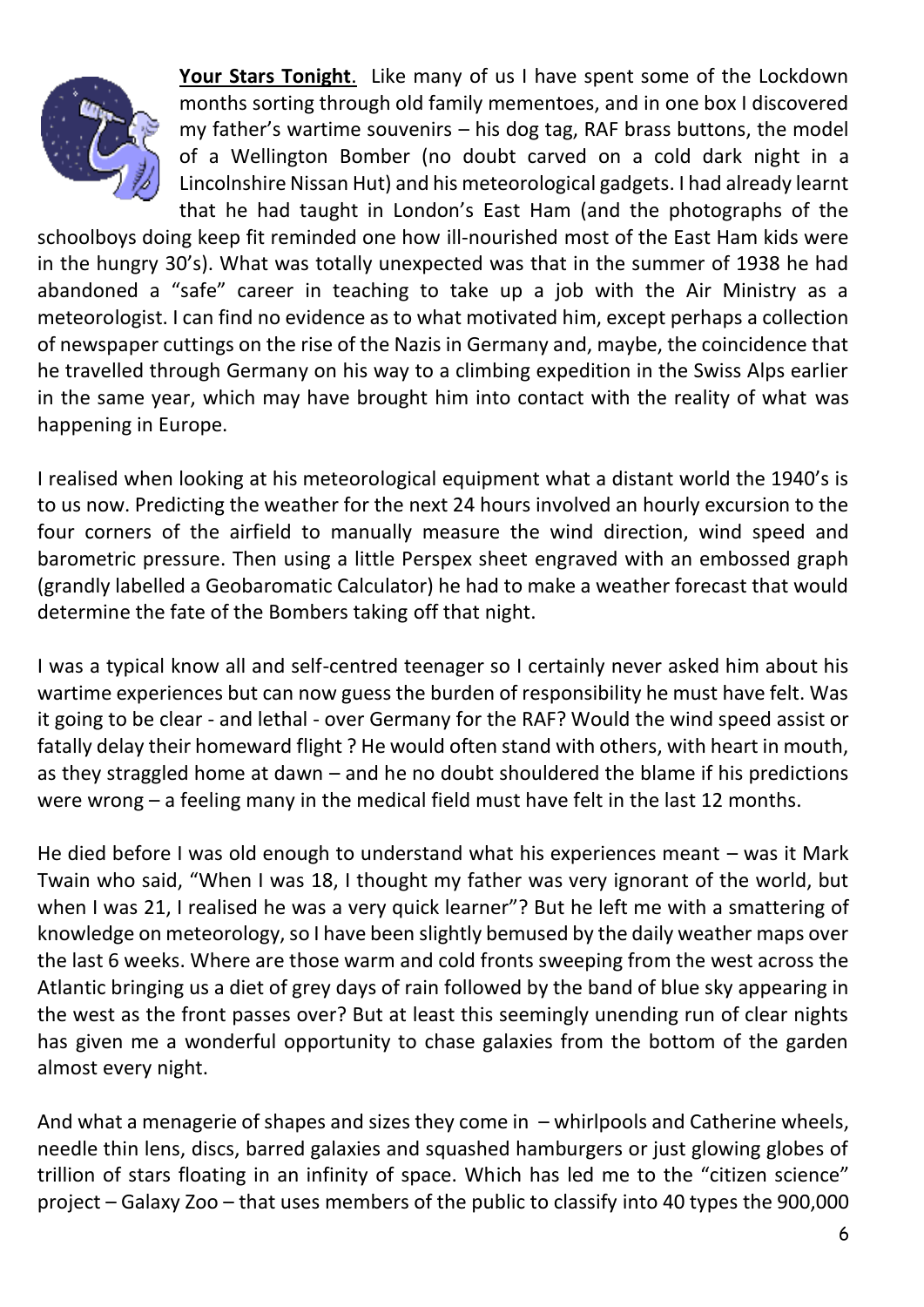galaxies photographed by the Sloan Digital Sky Survey project. Alternatively, you can search for new planets around distant stars. Or specialise in deciding if the galaxies are rotating clockwise or anticlockwise. Is it a 50/50 split? And if not, then, why not – that would keep me awake at night with worry!

I think I will wait for the rainy season in July and August before getting involved.

#### **Beryl's Bookworms** – *Anne Holway* Our book for April was **Signs for Lost Children** written by **Sarah Moss**.



The novel is set in the 1880's. Only weeks into their marriage a young

couple embark on a six-month separation. Tom Cavendish goes to Japan to advise on lighthouse building and his wife Ally, a doctor, takes work at the Truro asylum where she struggles against the terrible conditions imposed on the patients and her own demons. With only letters sent across the ocean to sustain them, the foundations of Ally and Tom's

marriage begin to slip, and a happy reunion becomes ever more elusive.

The chapters alternate between Ally and Tom's life. Most of us were drawn towards the Doctor's work but the customs and daily life of Japan were beautifully captured. Some members of our group found the book a slow starter but soon became immersed in the loneliness and isolation of this couple. We all agreed that it was well written, sensitive, and gave an insight into different mental health issues.

The group's average score was 4 out of 5.

Next month our book is **Hamnet** by **Maggie O'Farrell**.

# **Bittaford Methodist Chapel** *Chris Phillips* 07899934743

*(Unfortunately at the time of going to press, I do not have the details of who will be leading the services.)*

Sunday 2<sup>nd</sup> May at 11 a.m.

Sunday 9<sup>th</sup> May at 11 a.m.

Sunday  $16^{th}$  May at 6 p.m.

Sunday 23<sup>rd</sup> May at 11 a.m.

Sunday  $31<sup>st</sup>$  May at 11 a.m.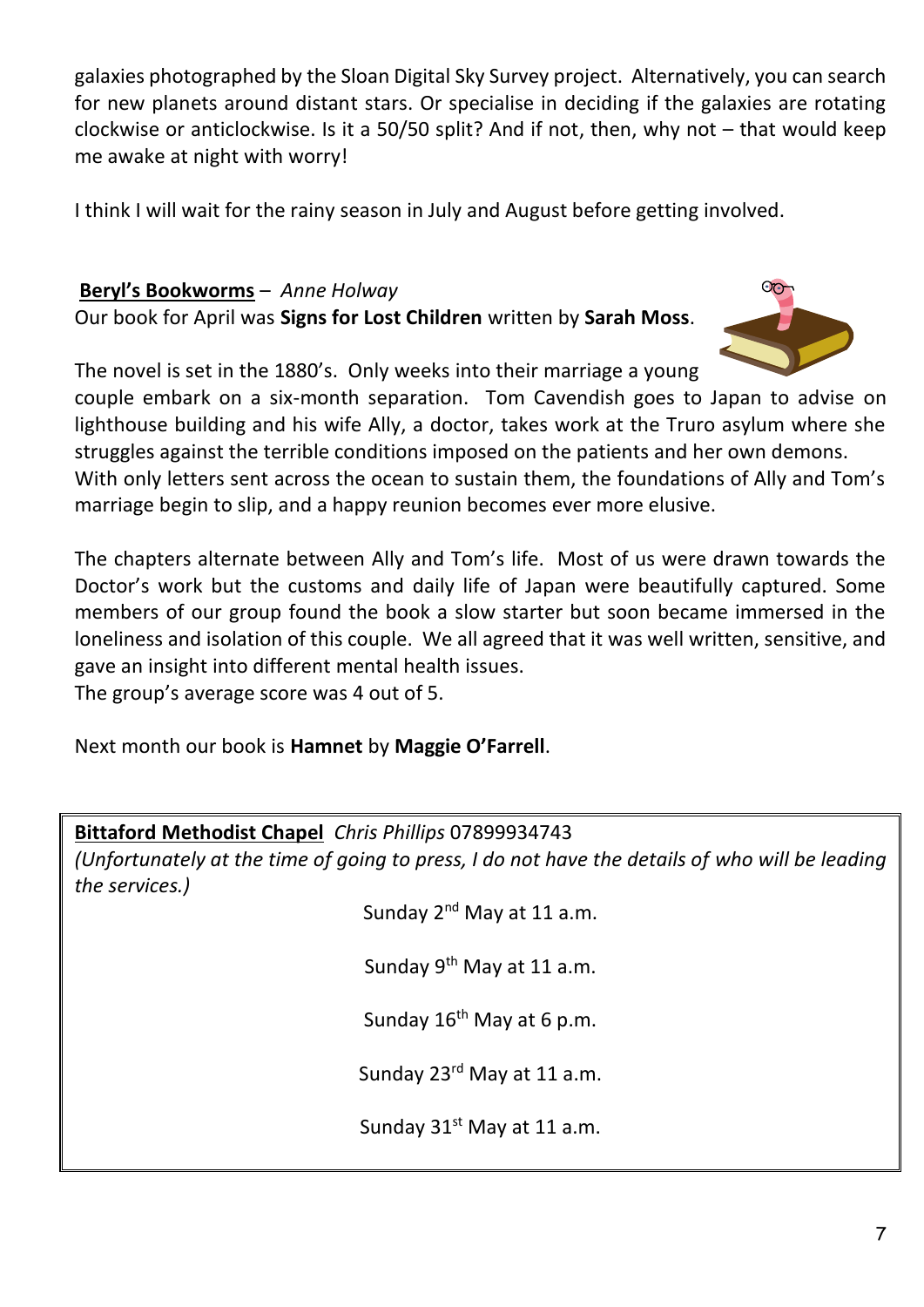# **Ugborough Parish Council**

Clerk: Sarah Woodman Tel: 01364 661127 Email: [ugboroughpc@yahoo.co.uk](file:///C:/Users/User/Documents/newsletter/ugboroughpc@yahoo.co.uk) Website[: https://ugboroughparishcouncil.org](https://ugboroughparishcouncil.org/)

**A positive note** started the April Parish Council Meeting, as more places were opening up after Lockdown. The DNP visitor centres were opening, together with sports facilities. Funding is available to support local businesses – up to £18k Restart Grants are available, and more details are available at [www.southhams.gov.uk/businesscovid19](http://track.vuelio.uk.com/z.z?l=aHR0cDovL3d3dy5zb3V0aGhhbXMuZ292LnVrL2J1c2luZXNzY292aWQxOQ%3d%3d&r=13239650200&d=13598424&p=1&t=h&h=4a2f9854fdc026aed7bef8ea4f135df8)

**Litter picking** facilities are now available at Ugborough, Bittaford & Wrangaton – look out for the separate announcement in the Newsletter. Help tidy up the Parish!

**Planning applications** – with recommendations in **bold:** 

- [0593/21/FUL](http://apps.southhams.gov.uk/PlanningSearchMVC/Home/Details/210593) Creation of new 3-bedroom dwelling house and alteration to the parking arrangements and erection of store to the side of previously approved dwelling 3532/20/FUL at Godwell House, Godwell Lane Ivybridge **Neutral**
- [0095/21](https://www.dartmoor.gov.uk/living-and-working/planning/search-for-an-application/db-links/detailed-application-result?AppNo=0095%2F21) Demolition of existing extension and erection of replacement extension at Cheston Farm Cottage, South Brent **Support**
- [0470/21/ADV](http://apps.southhams.gov.uk/PlanningSearchMVC/Home/Details/210470) Advertisement Consent for non-illuminated 'Coming Soon' sign advertising future development in Ivybridge (Retrospective) at Land at the SE verge at Daveys Cross Bittaford **Neutral**
- [0788/21/OPA](http://apps.southhams.gov.uk/PlanningSearchMVC/Home/Details/210788) Outline application with all matters reserved for construction of 2 residential dwellings at Whiteoaks, Davids Lane, Filham **Support**
- [0949/21/HHO](http://apps.southhams.gov.uk/PlanningSearchMVC/Home/Details/210949) Householder application for creation of dormer in roof space and minor alterations to exterior of building (resubmission of 1600/21/HHO) at 5 Undertown, Ugborough **Neutral**
- [0955/21/HHO](http://apps.southhams.gov.uk/PlanningSearchMVC/Home/Details/210955) Householder application for provision of a garage/workshop at New Haye Farm, Ludbrook **Support**

**Two development proposals** were discussed, for an affordable housing proposal at Workhouse Meadow, and employment land at Filham. Councillors considered more detailed plans were needed before an informed response could be given.

**Environmental issues** cropped up a number of times during the meeting. The Parish Council Emergency Network and the Climate & Ecological Emergency Bill were discussed – Councillors considered that the Parish Council should be concerned with local issues rather than political lobbying.

G-Up had also suggested that hedgerows were cut too low and too often, which reduces habitat for birds and bats. The severe manner in which hedges are cut, with limited 'tidy up', means there is the secondary issue of mess clogging the drains, which then results in excess surface water and damage to highways. The NFU is encouraging members to allow hedges to grow taller & wider, and has provided advice on its website, [https://www.nfuonline.com/managinghedges\\_online/](https://www.nfuonline.com/managinghedges_online/) What do you think? We would welcome your feedback.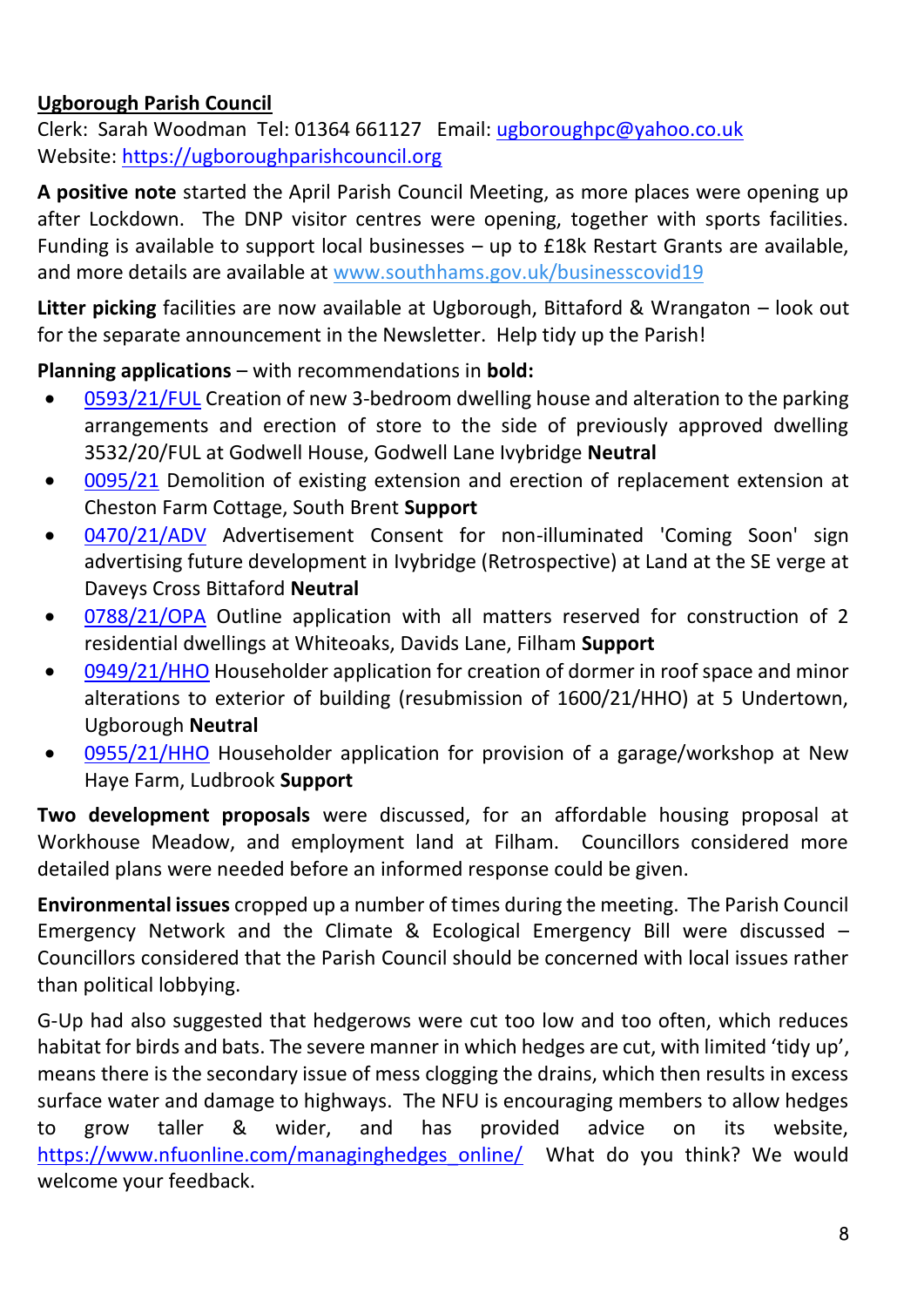**A safe place to play** in Ugborough was a request submitted by a youngster in the village. Two possibilities were discussed: First, a 20mph speed limit in the village – something that has previously been requested, but is awaiting the outcome of a trial in Newton Abbot (which will be completed in about 12 months). Second, the Parish Council previously had a license for the school playing field to be made available to the public outside school hours, and the Council will negotiate with the school to reinstate that license.

**Operation London Bridge Protocol** was an item on our April agenda, a strange name referring to the response if a major member of the Royal family died. Just two days later, the sad death of Prince Philip was announced. The Parish Council has expressed its sadness on its website, together with a link for messages of condolence.

**Playparks in the Parish are finally getting their facelift.** Renovation of the Donkey Lane play park has now been completed and received very good reviews – thank you, Clive Hart, for putting so much effort into making it happen. Next, the Bittaford playpark is being renovated, and this may well have been completed by the time this Newsletter is published – in addition, another picnic bench will be provided, which will make it even more family friendly.

**Community Land Trusts** – a question from South Devon Community Energy. Has anyone already looked into setting up a community land trust locally? SDCE is hoping to set up a land trust to eventually take ownership of the passivhaus social housing project. For more information, go to https://www.sdce.org.uk/a-community-land-trust.html

**The Annual Parish Meeting** is to be held remotely on Zoom at 7 p.m. on Wednesday 5th May, before the Parish Council Meetings. This has been necessary as the Government has not renewed the legislation enabling the Parish Council to hold remote meetings after  $6<sup>th</sup>$ May, and Councillors felt uncomfortable about holding a face-to-face public meeting later in the month. Please come along to the Meeting (remotely), as this is your community's chance to have a say on issues in the Parish.

**The next Meetings** will be held remotely on Wednesday 5th May starting with the **Annual Parish Meeting** at 7 p.m., followed by the **Annual Parish Council Meeting**, then the **Parish Council Meeting**. Looks like it will be a long evening! Agenda and minutes will be displayed on the website and noticeboards.

*Privacy policy – visit ugboroughparishcouncil.gov.uk*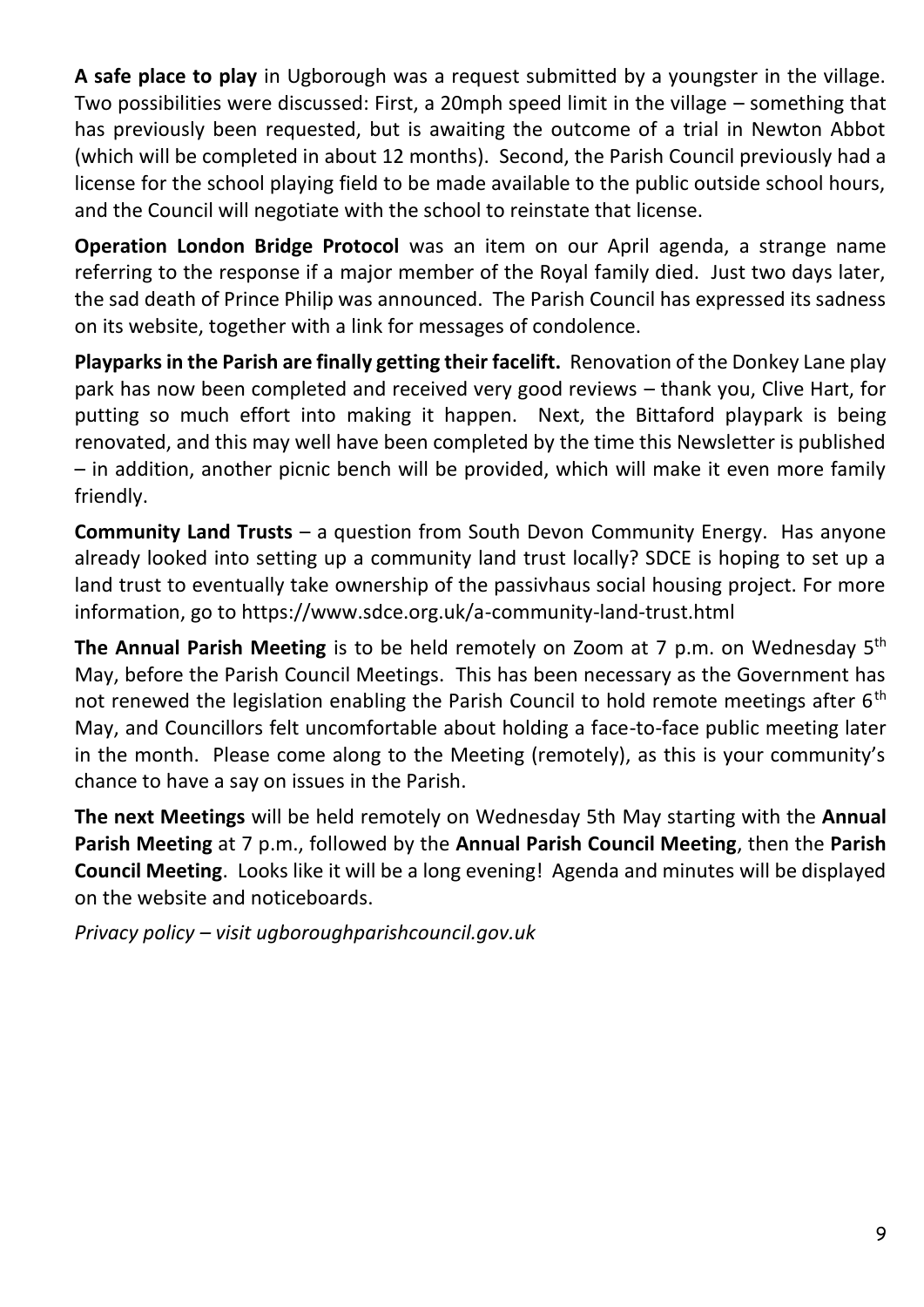# **St. Peter's Church, Ugborough**

#### **Ugborough Church Annual Parochial Meeting Date - Wednesday 19th May at 7.30 p.m. via zoom**

The APCM is where new appointments are made, and oursupportive army of volunteers are re-elected.

We look to make new appointments for Church Wardens, the people who look after fabric and day to day functions of our Churches. We take stock of what the parishes have achieved during the past challenging year,

We then plan for the year ahead and look forward to a more productive year.

This is one of those meetings that a minority of our parishioners attend, but if you want to have your say in parish church matters, you are welcome to attend.

Please contact the Rector **Rev'd David Sayle on 01548 821199 or at parish\_sayle@me.com** for log in details.

# **St Peter's Church Services in May**

We are delighted to be able to invite you back into our church for regular services but please note that numbers are limited due to Covid restrictions – so please book your place by e mailing or ringing Sue Johns at [suejohnsdunwellfarm@gmail.com](mailto:suejohnsdunwellfarm@gmail.com) 07889737967.

# **All Sunday services now start at 9.30 p.m. unless otherwise stated.**

| Date                        | Service                                          |
|-----------------------------|--------------------------------------------------|
| Sunday 2 <sup>nd</sup> May  | Holy Communion                                   |
|                             | Mission Community Messy Church at 4.30 p.m. via  |
|                             | zoom                                             |
| Sunday 9 <sup>th</sup> May  | <b>Holy Communion</b>                            |
|                             |                                                  |
| Sunday 16 <sup>th</sup> May | Holy Communion                                   |
| Christian Aid Sunday        |                                                  |
| Sunday 23rd May             | Holy Communion                                   |
| Pentecost                   |                                                  |
| Sunday 31 <sup>st</sup> May | No service at Ugborough Church-                  |
|                             | Benefice service at Diptford Church at 4.30 p.m. |
|                             |                                                  |

**It will be necessary to wear face coverings at all services and strict hygiene measures will be in place.**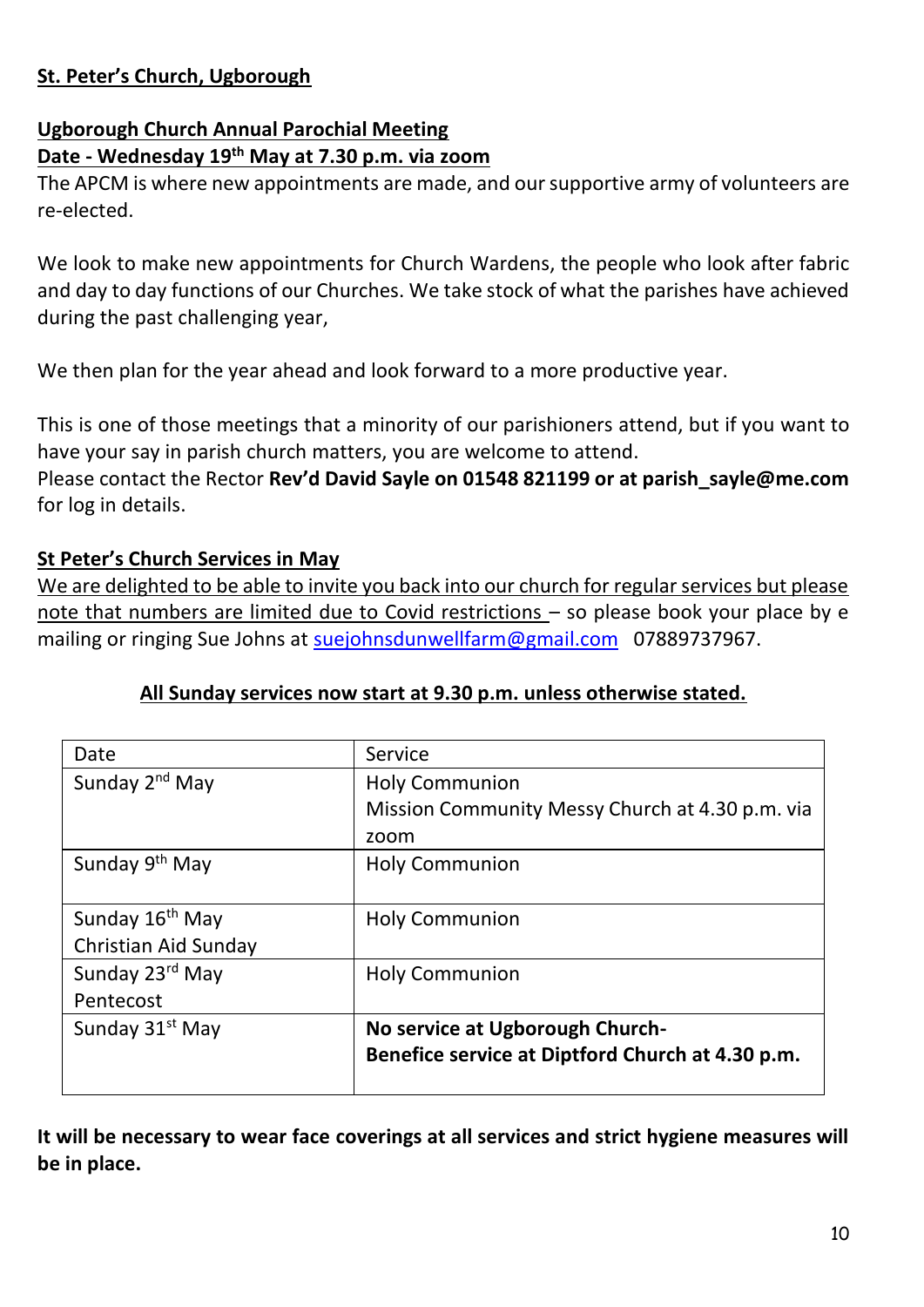# **Mission Community Services online via Zoom or telephone.**

**Please contact Rev'd David Sayle on 01548 821199 or at parish\_sayle@me.com for further information, and by 6 p.m. the day before for login details.**

**Every Sunday at 11 a.m.-** Sunday Service

Harberton and Harbertonford churches are open mid-week for private prayer-see the Three Rivers Mission Community website for details.

The **Three Rivers Mission Community** covers the parishes of Diptford, Ermington, Halwell, Harberton, Harbertonford, Moreleigh, North Huish and Ugborough.

You can find out about everything that's going on across all the parishes at its website, [www.3rivers.org.uk](http://www.3rivers.org.uk/)

**For all church business and parish matters, please contact**

Rev'd David Sayle, The Rectory Diptford Totnes Devon TQ9 7NY 01548 821199 email *[parish\\_sayle@me.com.](mailto:parish_sayle@me.com)*

# **Village services.**

A reminder that you can visit the **Devon Libraries Mobile Library Service** at Ugborough Square, Tuesdays from 9.30 a.m.-10 a.m. every 4 weeks. The library will be visiting on Tuesday 11<sup>th</sup> May. Strict hygiene measures are in place and face coverings must be worn.

And don't forget to visit your **Post Office** in Ugborough Church on Thursday mornings from 10 a.m. – 12 noon. Please remember that it is necessary to wear face coverings and strict hygiene measures are in place to keep you safe.

Thank you to Ugborough Support and church volunteers, and the outreach team at Elburton Post Office who have made this valuable Community service continue to be possible.

# **Contributions**

Thanks to everyone who has contributed to this 'new normal' Newsletter.

A few hard copies have been produced for those without internet availability and many thanks to Ivybridge Community College for printing and to those safely distributing them.

I very much hope that soon we can go back to our usual paper format, but we must keep our volunteer distributors and all who receive the Newsletter safe.

Contributions should be sent by e mail to Mrs. Norma Roe, The Editor, Ugborough Parish Newsletter at *[norma-davidroe@tiscali.co.uk](mailto:norma-davidroe@tiscali.co.uk)*

**The deadline is 15th of the month please. Thank you for keeping to this.** 

Your Newsletter is available online at the Parish Council website *[https://ugboroughparishcouncil.org](https://ugboroughparishcouncil.org/)* and at the village website *[https://ugborough.com](https://ugborough.com/)*